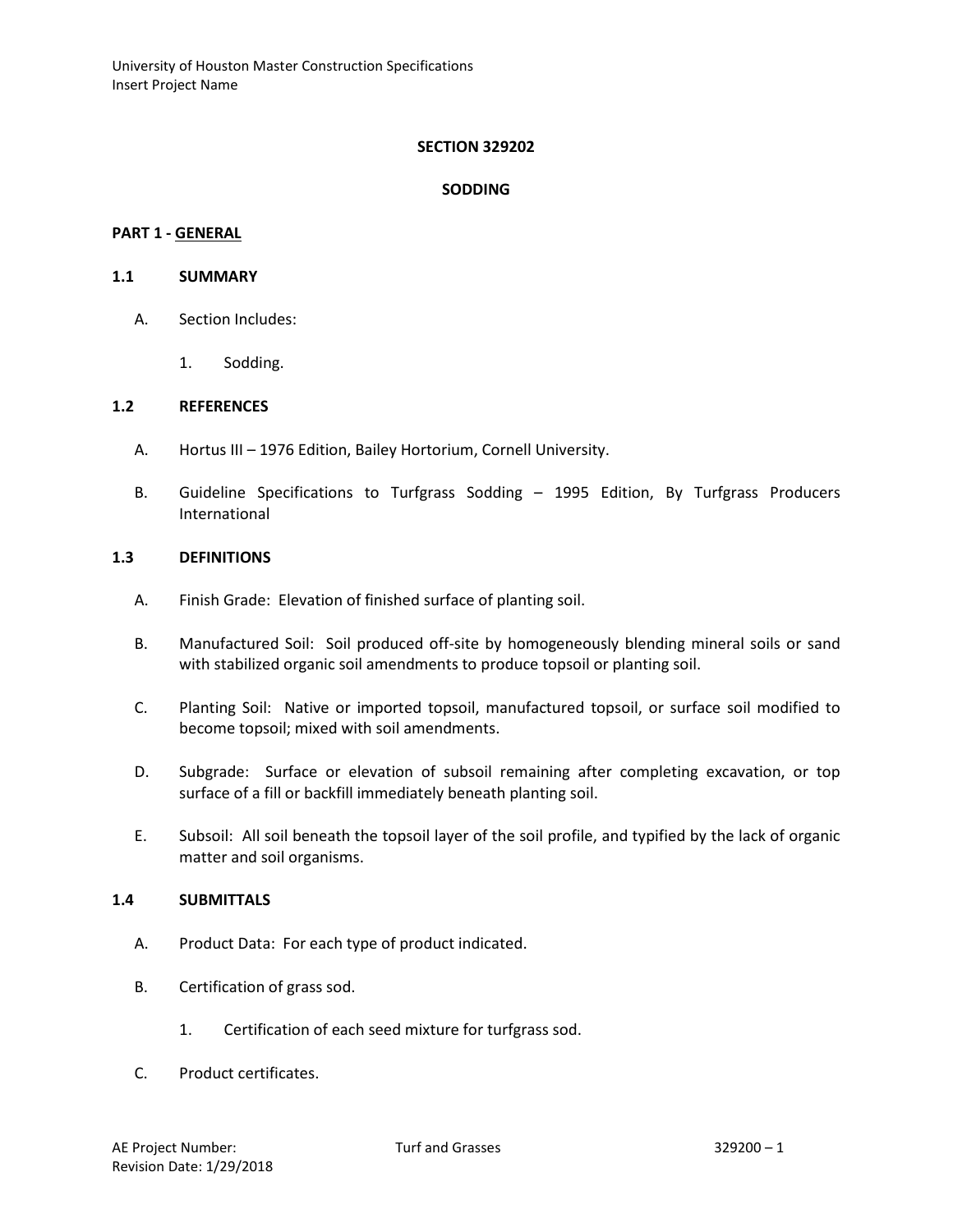D. Planting Schedule: Indicating anticipated planting dates for each type of planting.

## **1.5 QUALITY ASSURANCE**

- A. Installer's Field Supervision: Require Installer to maintain an experienced full-time supervisor on Project site when planting is in progress.
- B. Topsoil Analysis: Furnish soil analysis by a qualified soil-testing laboratory.
	- 1. Report suitability of topsoil for lawn growth. State-recommended quantities of nitrogen, phosphorus, and potash nutrients and soil amendments to be added to produce satisfactory topsoil.

## **1.6 DELIVERY, STORAGE, AND HANDLING**

A. Sod: Harvest, deliver, store, and handle sod according to requirements in TPI's "Specifications for Turfgrass Sod Materials" and "Specifications for Turfgrass Sod Transplanting and Installation" in its "Guideline Specifications to Turfgrass Sodding." Deliver sod in time for planting within 24 hours of harvesting. Protect sod from breakage and drying.

# **1.7 PROJECT CONDITIONS**

A. Do not install lawns during rainy or freezing weather, or when soil is frozen.

## **1.8 TIMING OF INSTALLATION**

- A. Sod:
	- 1. Immediately after finish grading is accepted.
	- 2. Allow sufficient time for sod to knit together and meet requirements for preliminary review.

## **1.9 WARRANTY**

- A. Time Period: Warrant that lawns are in healthy and flourishing condition of vigroious active growth one year from date of Final Acceptance.
- B. Appearance During Warranty: Lawns shall be free of dead or dying patches, and all areas shall show foliage of a normal density, size and color.
- C. Delays: Delays caused by the Contractor in completing planting operations which extend the planting into more than one planting season shall extend the Warranty Period correspondingly.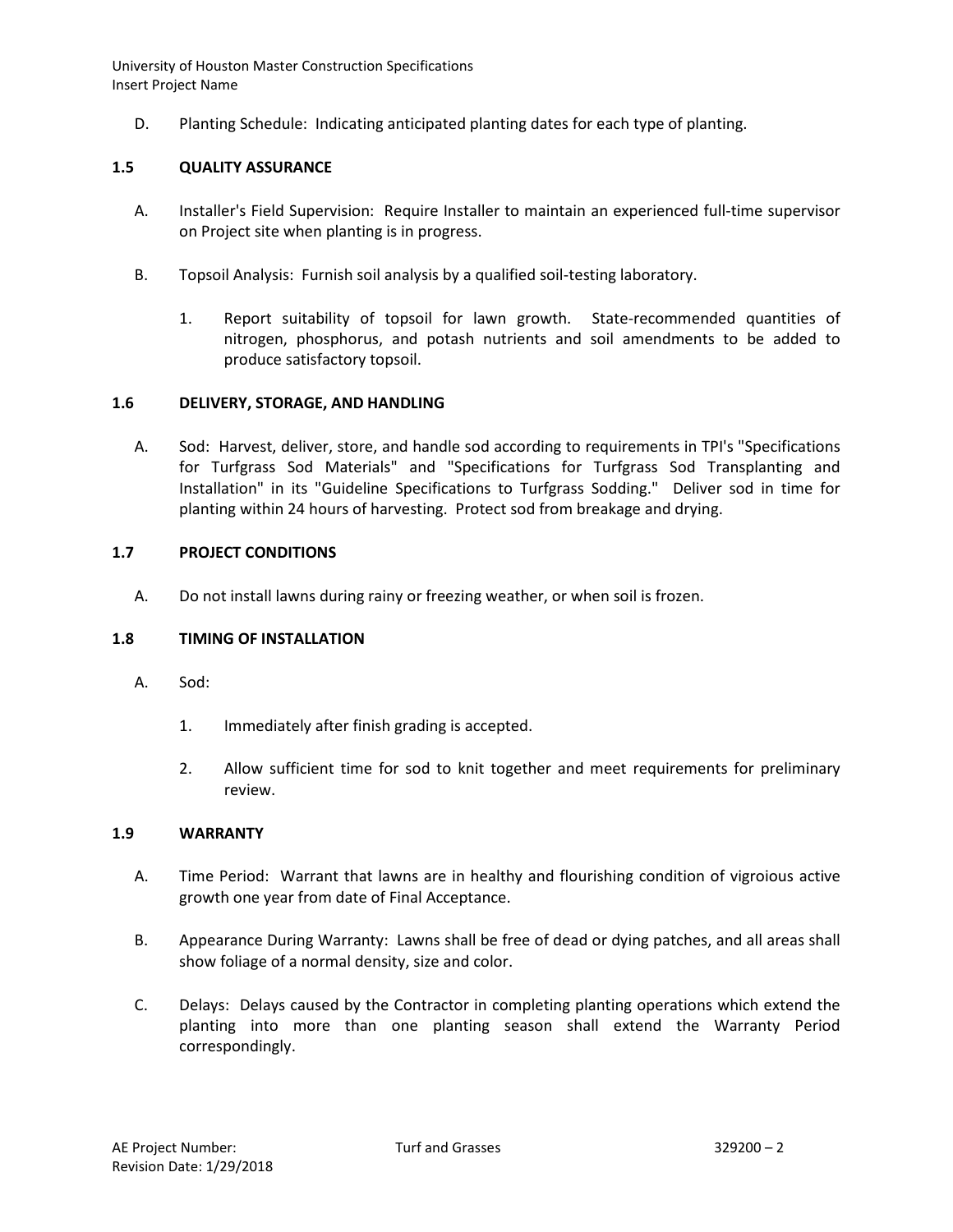D. Exceptions: Contractor shall not be held responsible for failures due to neglect by Owner, vandalism, or Acts of God during Warranty Period. Report such conditions in writing.

# **1.10 MAINTENANCE SERVICE**

- A. Initial Lawn Maintenance Service: Provide full maintenance by skilled employees of landscape Installer. Maintain as required in Part 3. Begin maintenance immediately after each area is planted and continue until acceptable lawn is established, but for not less than the following periods:
	- 1. Seeded Lawns: 60 days from date of planting completion.
		- a. When initial maintenance period has not elapsed before end of planting season, or if lawn is not fully established, continue maintenance during next planting season.
	- 2. Sodded Lawns: 30 days from date of planting completion.

### **PART 2 - PRODUCTS**

### **2.1 LAWN SOD**

- A. One year old nursery-grown sod that is certified Common Bermuda.
- B. Dense, healthy, field-grown on fumigated soil with the grass having been mowed at 1-inch height before lifting from field.
- C. Dark green in color, free of thatch, free from diseases, weeds and harmful insects.
- D. Reasonably free of objectionable grassy and broad leaf weeds. Sod shall be considered weed free if no more than ten (10) such weeds are found per 100 sq. ft. of sod.
- E. Sod shall be rejected if found to contain the following weeds:
	- 1. Quackgrass.
	- 2. Johnson grass.
	- 3. Poison ivy.
	- 4. Nimbleweed.
	- 5. Thistle.
	- 6. Bindweed.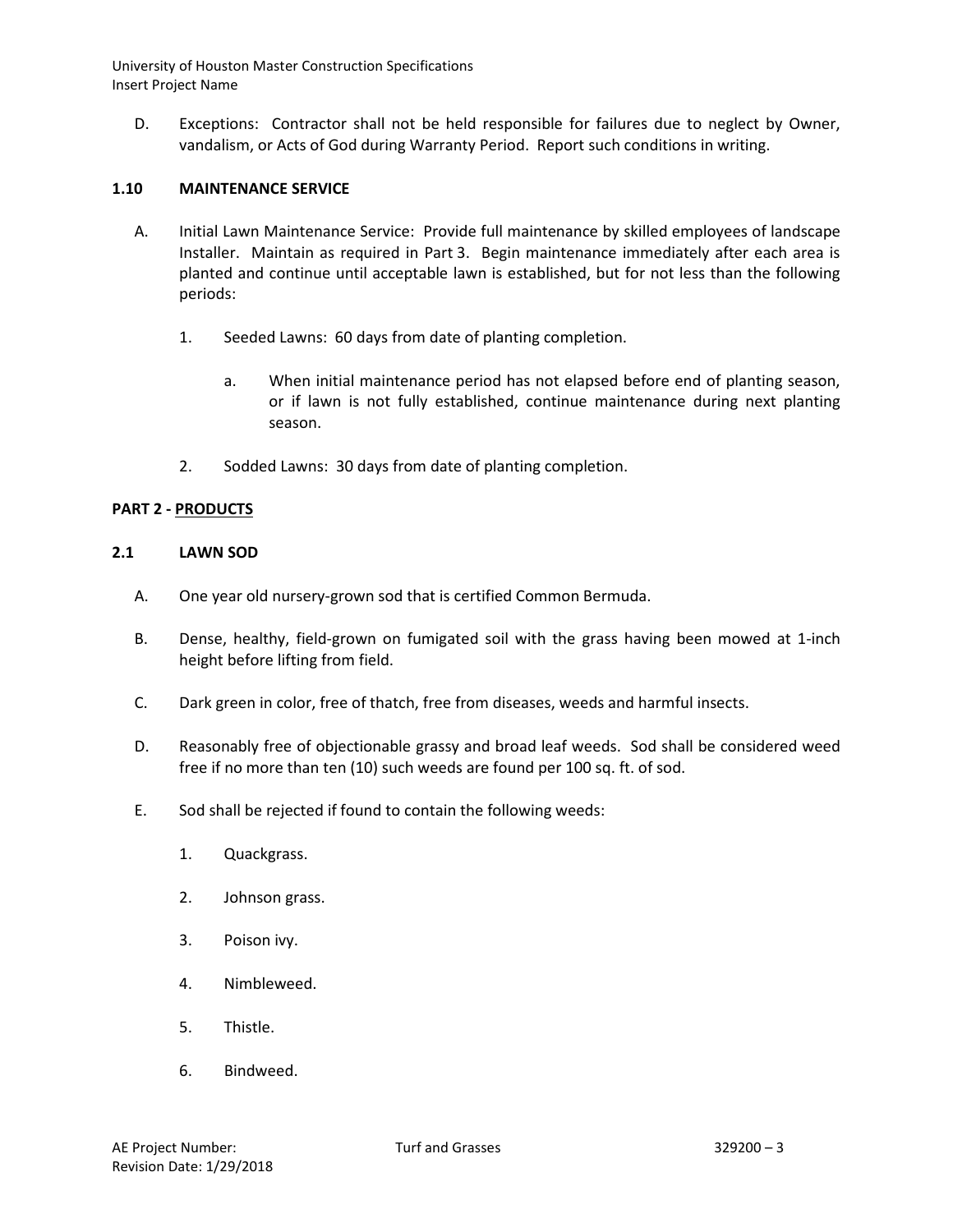- 7. Bentgrass.
- 8. Perennial sorrel.
- 9. Bromegrass.
- F. All sod to be cut 1-1/2 inches deep. Rhizome development should be apparent.

## **2.2 GENERAL ACCESSORIES**

- A. Water: Potable water as furnished by Owner.
- B. Pre-plant Fertilizer: See Soil Preparation Section 329113
- C. Top-Dress Fertilizer: 16-6-8 (N-P-K)
- D. Herbicides: Do not use herbicides which persist in the ground longer than 30 days.

### **PART 3 - EXECUTION**

### **3.1 EXAMINATION**

- A. Verification of Conditions:
	- 1. Grades: Verify that grades are within 1-inch plus or minus the required finished grades. Verify that all soil preparation has been completed and approved. Report all variations in writing.
	- 2. Stones, Weeds, Debris: Verify that all areas to receive lawns and grasses are clear of stones larger than 1-1/2 inch in diameter, weeds, debris, and other extraneous materials.

### **3.2 PREPARATION**

- A. Moisten prepared lawn areas before planting if soil is dry. Water thoroughly and allow surface to dry before planting. Do not create muddy soil.
- B. Before planting, restore areas if eroded or otherwise disturbed after finish grading.

#### **3.3 SODDING**

- A. Sod Bed Preparation:
	- 1. Rolling: Roll amended soil with 200 pound water-ballast roller.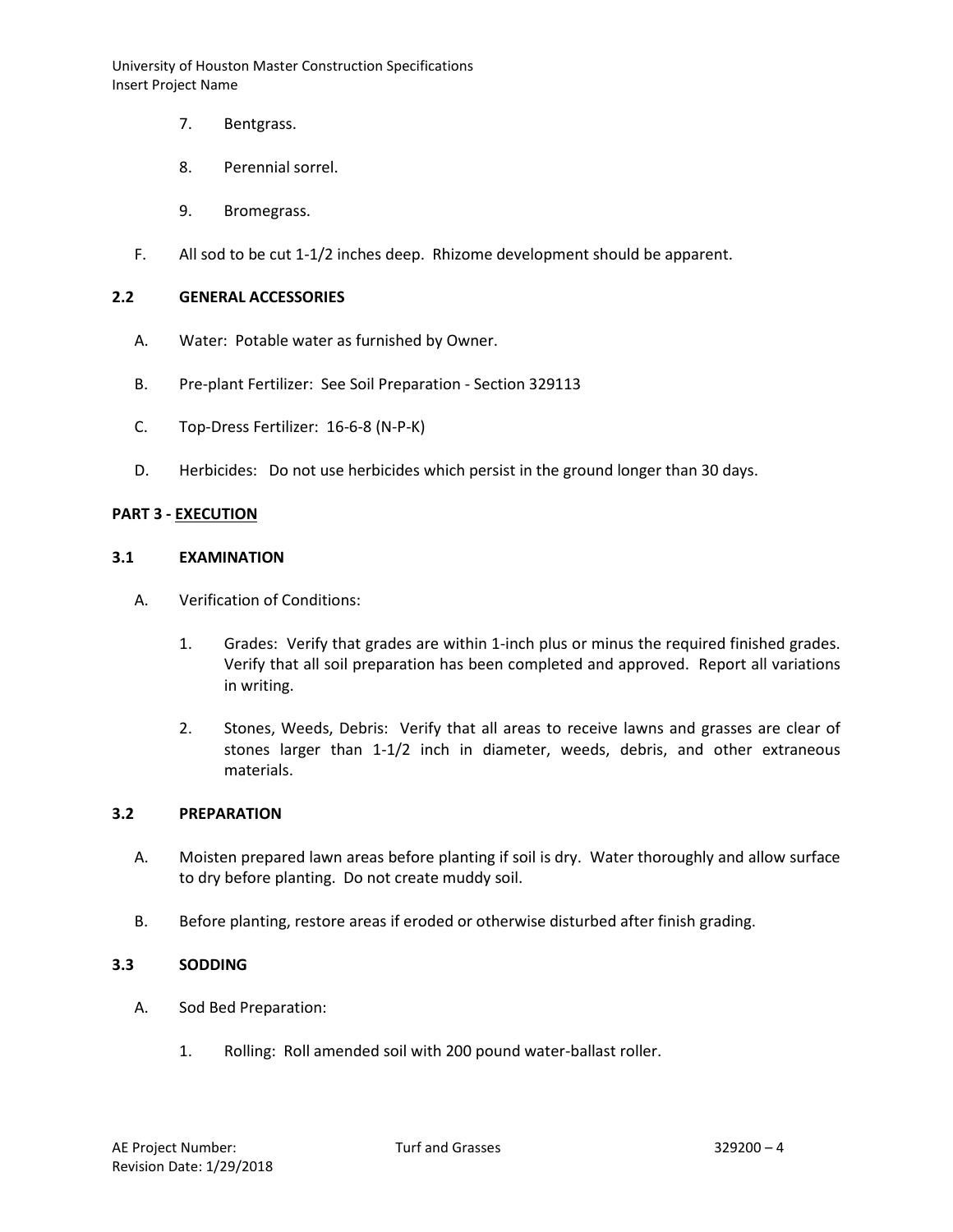- 2. Moistening Soil Surface: After all unevenness in the soil surface has been corrected, lightly moisten the soil immediately prior to laying the sod.
- 3. Timing: Sod immediately thereafter, provided the sod bed has remained in friable condition.
- B. Sodding Operations :
	- 1. Big roll sod shall be installed by tractors with proper flotation tires of by an approved big roll sod installation machine. Care should be taken to roll out sod at a proper speed so that no humping or tearing of sod occurs. Sod will be manually pulled together by stiff rakes to insure no gaps remain in the seams. Joints should be staggered. Damaged or problem areas shall be cut out and replaced in a professional matter.
	- 2. Starter Strip:
		- a. Lay first row of sod in a straight line, with subsequent rows parallel to and tightly against each other.
		- b. Stagger lateral joints.
		- c. Do not stretch or overlap sod.
		- d. Butt all joints tightly to eliminate all voids.
	- 3. Cutting: Use a sharp knife to cut sod to fit curves, surface components of the irrigation system or other items.
	- 4. Tamping and Rolling: Thoroughly tamp and roll sod to make contact with sod bed. Roll each entire section of completed sod.
	- 5. Watering: Thoroughly water sod immediately after installation to wet the underside of the new sod pad and the soil immediately below to a depth of 6 inches. Maintain constant moisture for 2 weeks or until sod is fully rooted.
	- 6. Top-Dress Fertilizer: Apply at the rate of (6) to (8) pounds per 1,000 square feet at 25 days and at 50 days after sodding.

## **3.4 LAWN MAINTENANCE**

A. Maintain and establish lawn by watering, fertilizing, weeding, mowing, trimming, replanting, and other operations. Roll, re-grade, and replant bare or eroded areas and re-mulch to produce a uniformly smooth lawn. Provide materials and installation the same as those used in the original installation.